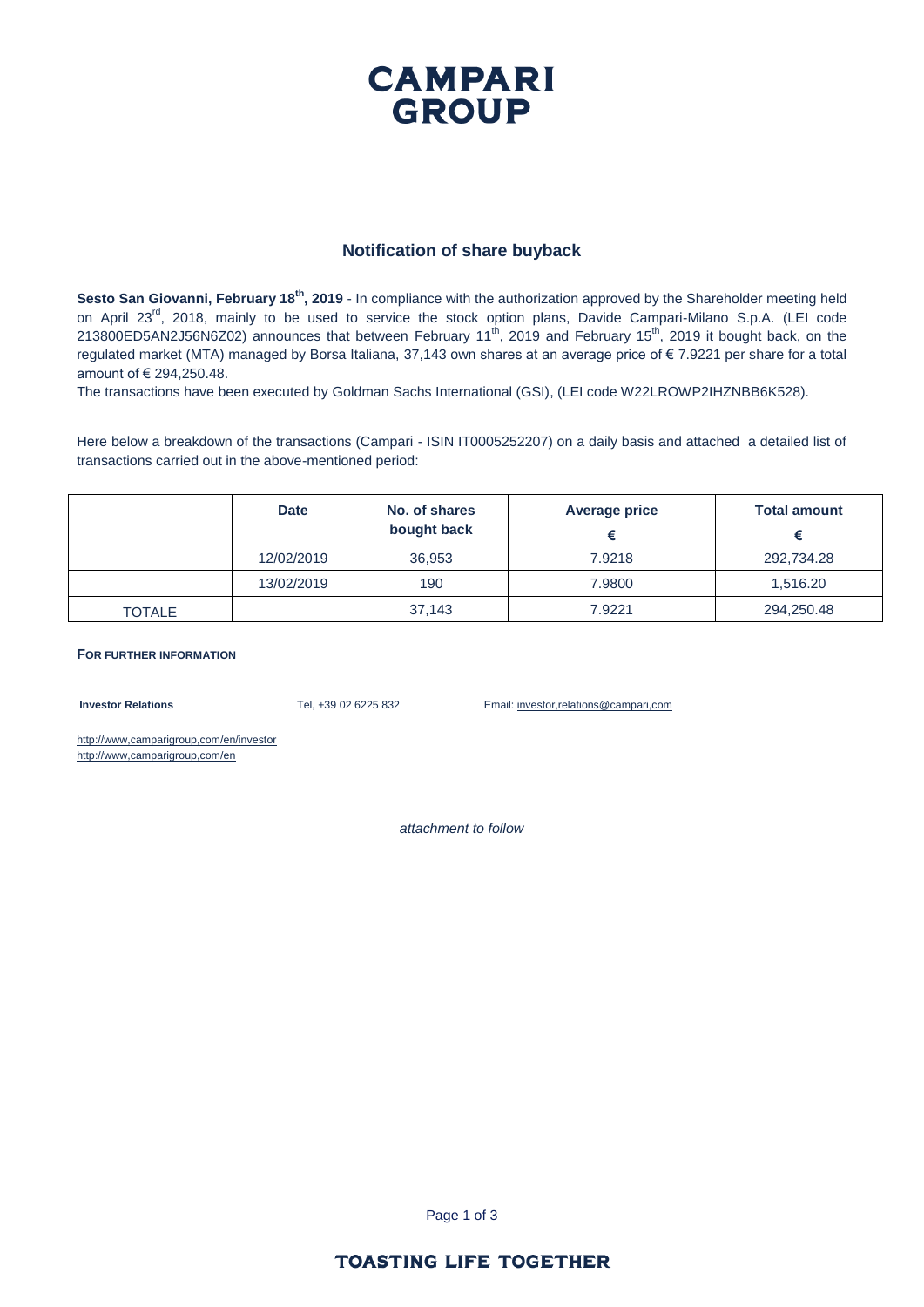# **CAMPARI**<br>GROUP

| <b>Date</b> | Hour        | A/V | <b>Price</b> | <b>No. of Shares</b> |
|-------------|-------------|-----|--------------|----------------------|
| 12-feb-19   | 12:58:21 PM | A   | 7,945        | 502                  |
| 12-feb-19   | 1:00:28 PM  | A   | 7,94         | 250                  |
| 12-feb-19   | 1:00:36 PM  | A   | 7,95         | 885                  |
| 12-feb-19   | 1:30:59 PM  | A   | 7,94         | 952                  |
| 12-feb-19   | 1:45:52 PM  | A   | 7,94         | 1018                 |
| 12-feb-19   | 1:54:27 PM  | A   | 7,925        | 626                  |
| 12-feb-19   | 1:58:12 PM  | A   | 7,93         | 615                  |
| 12-feb-19   | 1:58:12 PM  | A   | 7,93         | 112                  |
| 12-feb-19   | 2:10:02 PM  | A   | 7,925        | 870                  |
| 12-feb-19   | 2:15:06 PM  | A   | 7,93         | 631                  |
| 12-feb-19   | 2:15:06 PM  | A   | 7,93         | 10                   |
| 12-feb-19   | 2:31:30 PM  | A   | 7,925        | 174                  |
| 12-feb-19   | 2:31:32 PM  | A   | 7,925        | 715                  |
| 12-feb-19   | 2:32:49 PM  | A   | 7,92         | 879                  |
| 12-feb-19   | 2:38:33 PM  | A   | 7,925        | 677                  |
| 12-feb-19   | 2:42:00 PM  | A   | 7,91         | 1121                 |
| 12-feb-19   | 2:42:02 PM  | A   | 7,91         | 870                  |
| 12-feb-19   | 2:50:25 PM  | Α   | 7,91         | 885                  |
| 12-feb-19   | 2:50:40 PM  | A   | 7,91         | 1543                 |
| 12-feb-19   | 2:51:48 PM  | A   | 7,91         | 1337                 |
| 12-feb-19   | 2:51:51 PM  | A   | 7,91         | 636                  |
| 12-feb-19   | 2:52:18 PM  | Α   | 7,91         | 816                  |
| 12-feb-19   | 2:52:19 PM  | A   | 7,91         | 699                  |
| 12-feb-19   | 2:54:03 PM  | A   | 7,91         | 1037                 |
| 12-feb-19   | 2:57:51 PM  | A   | 7,9          | 58                   |
| 12-feb-19   | 2:57:52 PM  | A   | 7,9          | 1363                 |
| 12-feb-19   | 2:57:52 PM  | A   | 7,9          | 700                  |
| 12-feb-19   | 3:05:34 PM  | A   | 7,91         | 952                  |
| 12-feb-19   | 3:05:36 PM  | A   | 7,91         | 642                  |
| 12-feb-19   | 3:07:21 PM  | Α   | 7,905        | 291                  |
| 12-feb-19   | 3:07:21 PM  | A   | 7,905        | 504                  |
| 12-feb-19   | 3:10:18 PM  | A   | 7,91         | 1390                 |
| 12-feb-19   | 3:12:18 PM  | A   | 7,915        | 431                  |
| 12-feb-19   | 3:12:20 PM  | Α   | 7,915        | 230                  |
| 12-feb-19   | 3:21:17 PM  | A   | 7,935        | 1097                 |
| 12-feb-19   | 3:22:11 PM  | Α   | 7,935        | 686                  |
| 12-feb-19   | 3:30:31 PM  | A   | 7,94         | 913                  |
| 12-feb-19   | 3:35:40 PM  | A   | 7,93         | 930                  |
| 12-feb-19   | 3:41:35 PM  | Α   | 7,925        | 398                  |
| 12-feb-19   | 3:43:44 PM  | Α   | 7,925        | 782                  |
| 12-feb-19   | 3:48:44 PM  | A   | 7,935        | 872                  |
| 12-feb-19   | 3:55:19 PM  | A   | 7,93         | 964                  |

Page 2 of 3

### **TOASTING LIFE TOGETHER**